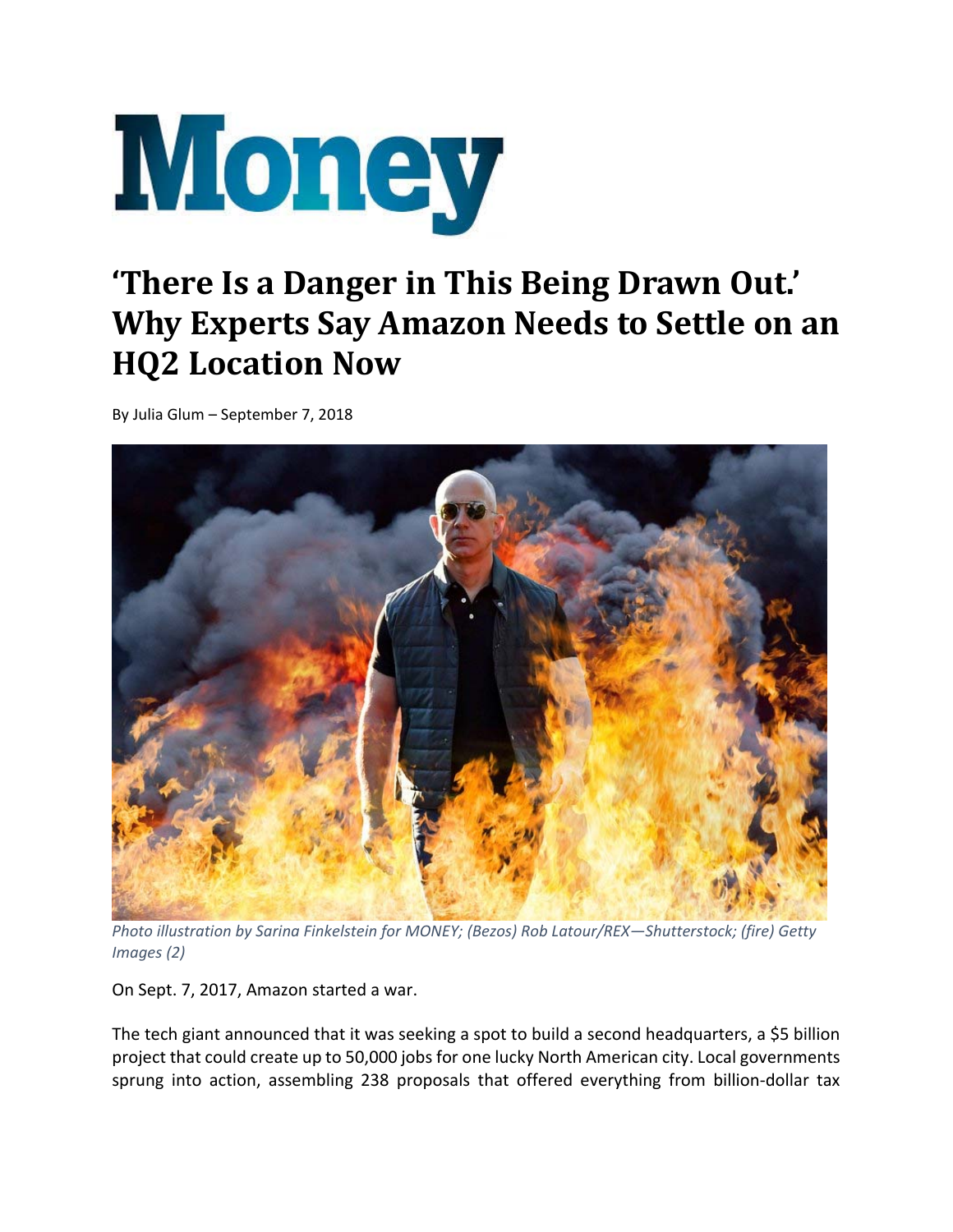breaks to a 21‐foot cactus in hopes of enticing the company. Protesters mobilized, the list narrowed to 20 locations, and before you could say "free two-day shipping," months had passed.

But now, a full year after the announcement, there's still no victor in the HQ2 selection process. With only piecemeal developments to consider, experts can't say when or how the search for Amazon's new home will end. They do know that if the company doesn't make a decision soon — or at least tell people *something* — there could be consequences.

"There is a danger in this being drawn out much longer," John Boyd, the principal for New Jersey‐ based location consulting firm the Boyd Company, tells MONEY. "I'm beginning to hear and sense a backlash."

HQ2 may be "the largest project in the history of economic development," as Boyd puts it, but it's also one of the most top-secret. Though the trillion-dollar company made a big deal out of its September 2017 announcement, it has only put out one news release on HQ2 since then.

The majority of information the public has about HQ2 came in that initial request for bids. In it, Amazon laid out some very basic desired features, saying that it preferred "metropolitan areas with more than 1 million people," "a stable and business-friendly environment," "urban or suburban locations with the potential to attract and retain strong technical talent" and "communities that think big and creatively when considering locations and real estate options."

Based on those qualifications, 238 places applied for consideration. No complete list of applicants exists on the Web — there's that air of mystery again — but Quartz found that they included Birmingham, Alabama; Sacramento, California; Chihuahua, Mexico; Denver; Orlando, Florida; Louisville, Kentucky; Las Vegas; Raleigh; Puerto Rico; and Montreal, Canada.

Competition was fierce and, naturally, inspired a host of gimmicks. The Georgia town of Stonecrest offered to change its name to "Amazon" if chosen for HQ2. In Kansas City, Mayor Sly James wrote 1,000 five-star Amazon reviews that subtly promoted his bid. Then-New Jersey Gov. Chris Christie approved a \$5 billion tax incentive package for the company.

Amazon announced its finalists in January. They were: Atlanta, Austin, Boston, Chicago, Columbus, Dallas, Denver, Indianapolis, Los Angeles, Miami, Montgomery County (M.D.), Nashville, Newark, New York City, Northern Virginia, Philadelphia, Pittsburgh, Raleigh, Toronto, and Washington, D.C.

Since then, there have been no updates. Amazon has vowed to make a decision before the year is over, but Boyd says "there's been radio silence from Amazon to the 20 finalist cities."

That also extends to the public.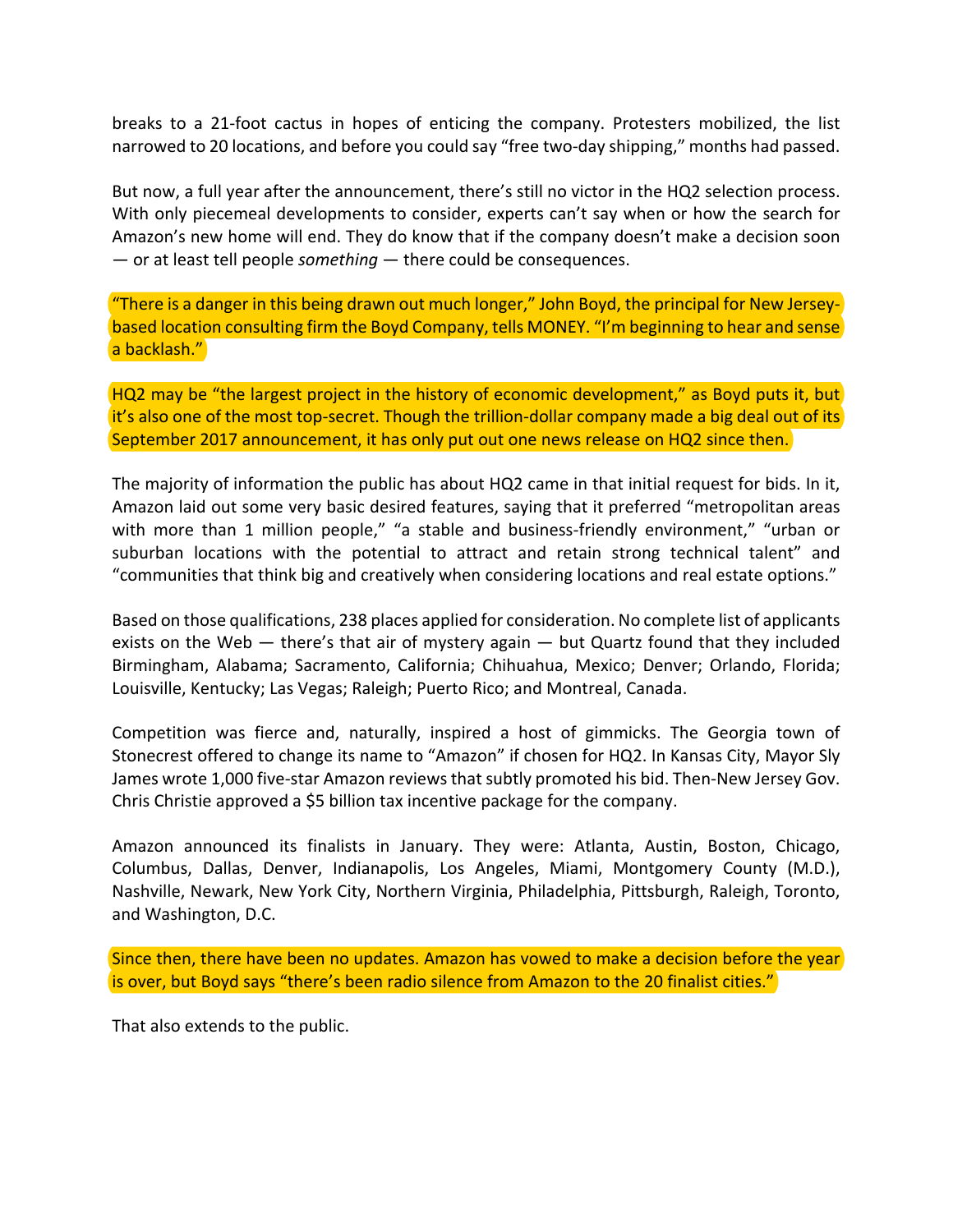Asthe *New York Times* points out, many of the bids were done through private groupsthat aren't subject to voter pressure. They're skirting public records laws, as well: When pressed, Montgomery County gave the *Times* 10 pages of documents with every word redacted.

Amazon has gone so far as to require various officials to sign non-disclosure agreements. In Pittsburgh, it requested to communicate with just one person on the proposal team. HQ2 even has a rumored code name — "Project Golden."

Boyd tells MONEY he thinks Amazon is taking its time for a reason: It knows HQ2 is a huge endeavor, and it doesn't want to screw up. But the longer Bezos waits, the riskier the situation becomes.

"Every couple of days or so, I get wild rumors and speculation and gossip from people I've done deals with  $-$  major developers, major players  $-$  that tell me something that turns out to be completely untrue. There's so much misinformation out there," Boyd says.

Preserving public goodwill isimportant for Amazon because of what it's asking for. Amihai Glazer, an economics professor at the University of California, Irvine, tells MONEY that wherever HQ2 goes, the locals need to support the incentives.

If not, things can go south quickly. He pointed to Disneyland's recent flap with Anaheim, California, in which the resort asked officials to nix two subsidy programs because they'd caused "an unstable business climate and a difficult working relationship with the city." There's also the issue of longevity. The banana company Chiquita relocated to Charlotte, N.C., to pursue \$22 million in incentives and moved away three years later, leaving some commissioners annoyed that they'd trusted the process in the first place.

Not to mention, HQ2 has already triggered concerns across the country.

LGBT advocates launched a campaign in February called "No Gay? No Way!" after discovering that nine of the 20 finalists were in states without anti‐gay‐discrimination laws. Horror stories abound online about the poor working conditions in Amazon warehouses, where some employees have claimed they developed depression and were discouraged from using the bathroom. Sen. Bernie Sanders has repeatedly attacked Bezos in recent weeks for not paying out a fair wage (the company denies it).

Protesters have said they're also worried about logistics. The sheer presence of extra people, for example, could overload public transportation and exacerbate already existing housing crises.

Boyd says that currently, the 20 locations are hanging in the balance while they wait for Amazon to make a move. Places like Lincoln Yards in Chicago and Suffolk Downs in Boston are both ripe for makeovers and have been offered up as potential HQ2 sites, but progress is on hold.

That could change soon.